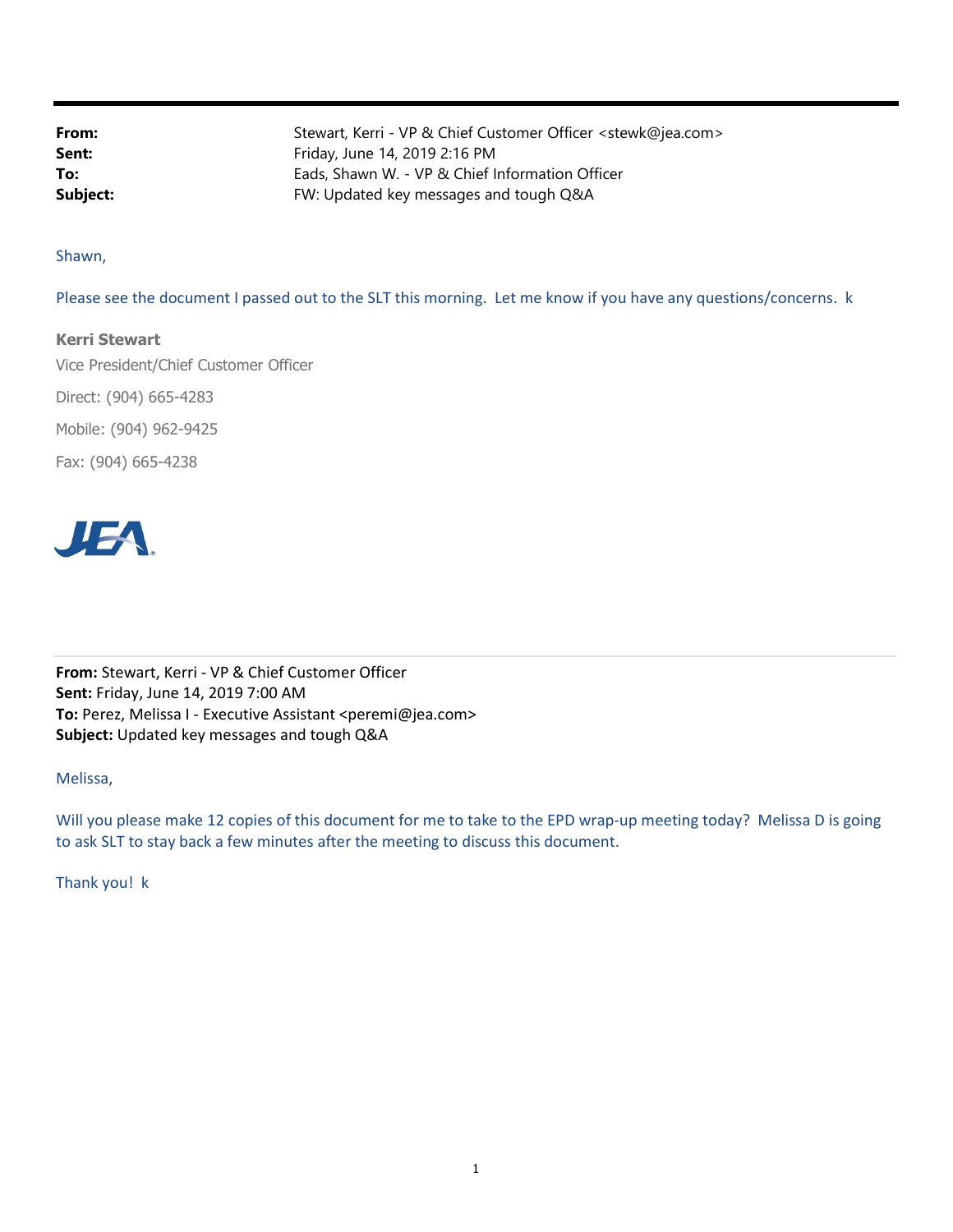## DRAFT: June 6, 2019

## JEA in transition: Status Quo and beyond (evergreen)

#### Electric and water utilities industry

Landscape

- $\bullet$  Historically = sleepy, driven by two values: reliability and affordability.
	- o Highly regulated = strives for lowest risk possible.
	- $\circ$  Utility + customer = a meter location and a bill payer.
	- o Success = lights and water kept on without breaking bank.
- Today and future = uncertain, disruption-led environment.
	- $\circ$  Utility table stakes = reliability and affordability.
	- o New forces disrupting and reshaping sector = engaged homeowners and businesses, digital disruption (connected "smart" technologies), data analytics, distributed energy resources (e.g. solar, battery storage and electric vehicles).
	- $\circ$  Customer at center enabled by technology = more focus on service and satisfaction.
- Challenges
	- o Public policies = neither encourage innovation, nor incentivize infrastructure or business models needed to capture long-term value in the current disruption-led environment.
	- o Organizational culture's narrow approach to innovation = must overcome "this is how it's always been done" mentality.
	- $\circ$  Leadership = new, change-management mindset.

JEA

- Basics = Tenth largest municipally-owned electric utility and one of the largest water and wastewater utilities in the country, with an almost 900-mile service territory.
	- o 125+ years old.
	- o Corporate measures of value: customer, community, financial, environment.
- Last decade = change, digital disruption happened around, to and in many cases without direct input from JEA.
- Digital (technology) disruption requires reframing challenge from *technological* to *business model*.
	- o Business model challenge harder = business models hardwired into organizational 'status quo' (rules, norms, culture) = shifts more difficult to execute.
- JEA employees and community stakeholders = suffer from 'status quo bias', emotional preference for current state of affairs.
	- o Digital (technology) disruption and 'status quo bias' industry warnings = Kodak, Blockbuster, newspaper industry (more information below).
- Remain relevant = capitalize on industry forces rather than remain a bystander.
- Aaron's industry outsider, business perspective is exactly what JEA needs today.
- New senior leadership team = another critical component to JEA's future success.
	- o Ability to be innovative, take risks and drive transformation both within JEA, and with customers and policy makers.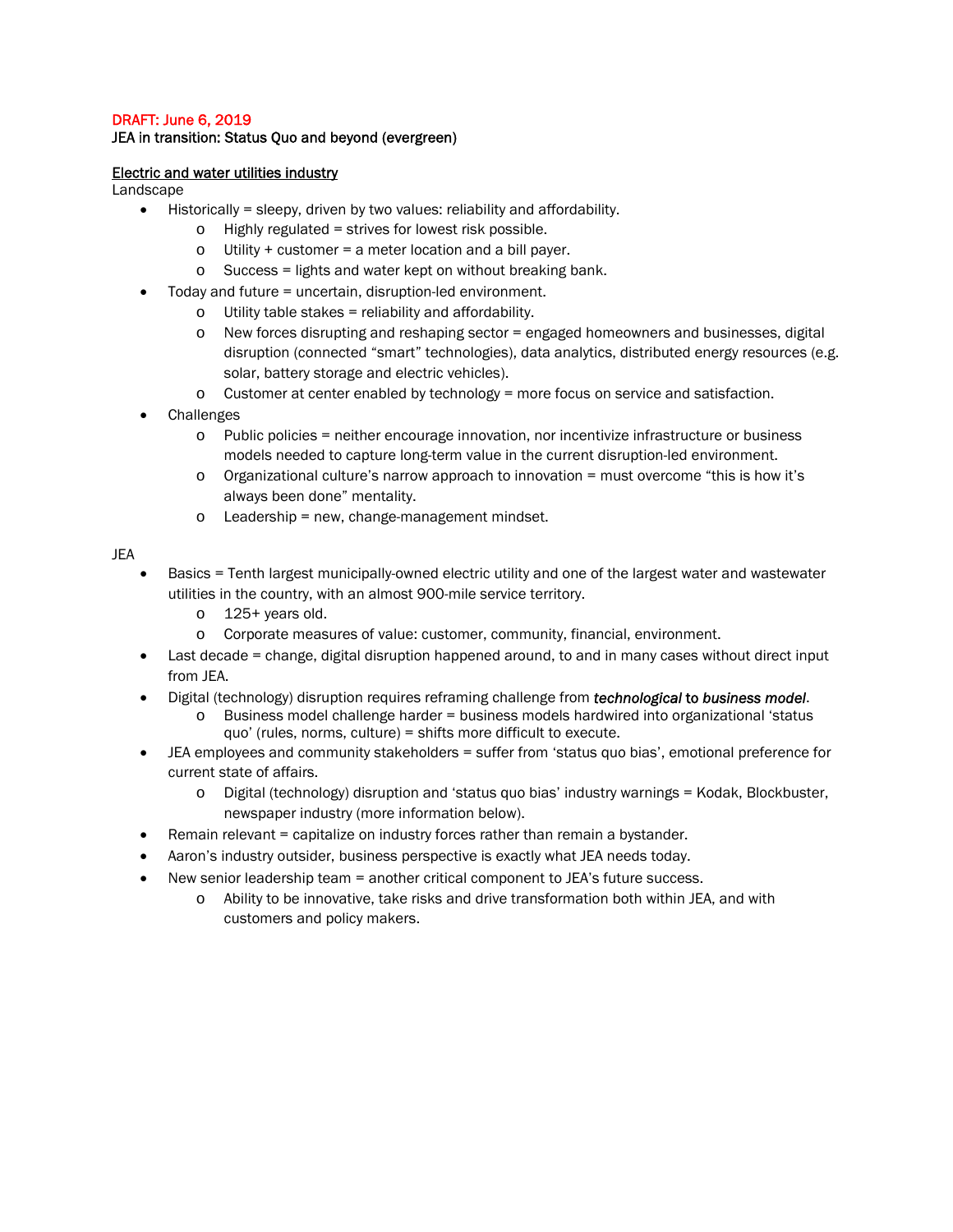#### Q&A | key messages

## Q. The May 28 board meeting presentation painted a bleak picture, how much longer can JEA operate business as usual before it goes into an official death spiral?

A. Part of JEA's overall strategic planning process includes first painting an honest picture of our current business.

- Customers are increasing but revenues are decreasing due to energy efficiency.
	- o Increased electric customer base by 112,000 since 2000 equivalent to the city of Tallahassee.
		- Each new customer adds ~\$2,500 in energy capital costs and \$100-200 / year in ongoing operating costs.
		- By 2030 there will be 16 percent more electric customers.
	- o Catalyzed by Energy Policy Act of 2005, 10 percent decline in revenue since 2007 and still declining.
- Within about 7 years, alternative forms of energy like solar with battery backup will be cheaper than JEA's rates.
- JEA's role as primary deliverer of electricity in Jacksonville is being challenged. Technology innovation is upending business as usual by lowering competitive barriers to entry (e.g. Nest, Google, Amazon).

Our current strategic planning process takes into account these challenges and will include options for next steps based on two scenarios:

- Irrelevance: Resist change, stick with 'status quo' business model, continue to leverage traditional rate and cost levers that, to date, haven't been sufficient to address ongoing revenue loss and impact of a utility industry that has fundamentally changed.
- Relevance: Embrace change, move into alternative business models (not possible under today's charter) to compensate for revenue loss.

## Q. Is this just a ploy to push privatization? Will JEA eventually privatize? Are you, Aaron Zahn, open to privatization?

A. If what you're saying is, I'm going to put a 'for sale' sign in front of JEA tomorrow – the answer is no. To continue to ask about privatization, as if it's an easy "solution" to JEA's challenges, oversimplifies a complex business challenge and does a disservice to our community. We are thinking beyond the easy way out, beyond the 'status quo, and strategically planning for JEA to remain relevant to our community today, tomorrow and in the future – ultimately realizing our mission to become the center of our customers' energy and water experience.

Food for thought (not meant to be a key message): It's important to keep in mind that the concept of privatization doesn't always mean selling entire assets to an investor-owned entity. Private entities can be sole proprietorships, partnerships, limited liability corporations, non-profits, or any other organized group that is not government-affiliated. For instance, the Clay County Utility Authority, in the community adjacent to ours, is a utility co-op – a private, non-profit business owned and governed by the consumers it serves. In other circumstances, municipally-owned utilities may partner with an investor-owned technology company like Google or Amazon to create a type of public-private partnership. There are actually dozens of ways of forming a public-private partnership, each one is unique and can be designed to meet the exact needs of the local community. So, while I will not advocate for the type of privatization that's been singularly discussed over the past year, we must remain open to strategies that provide.